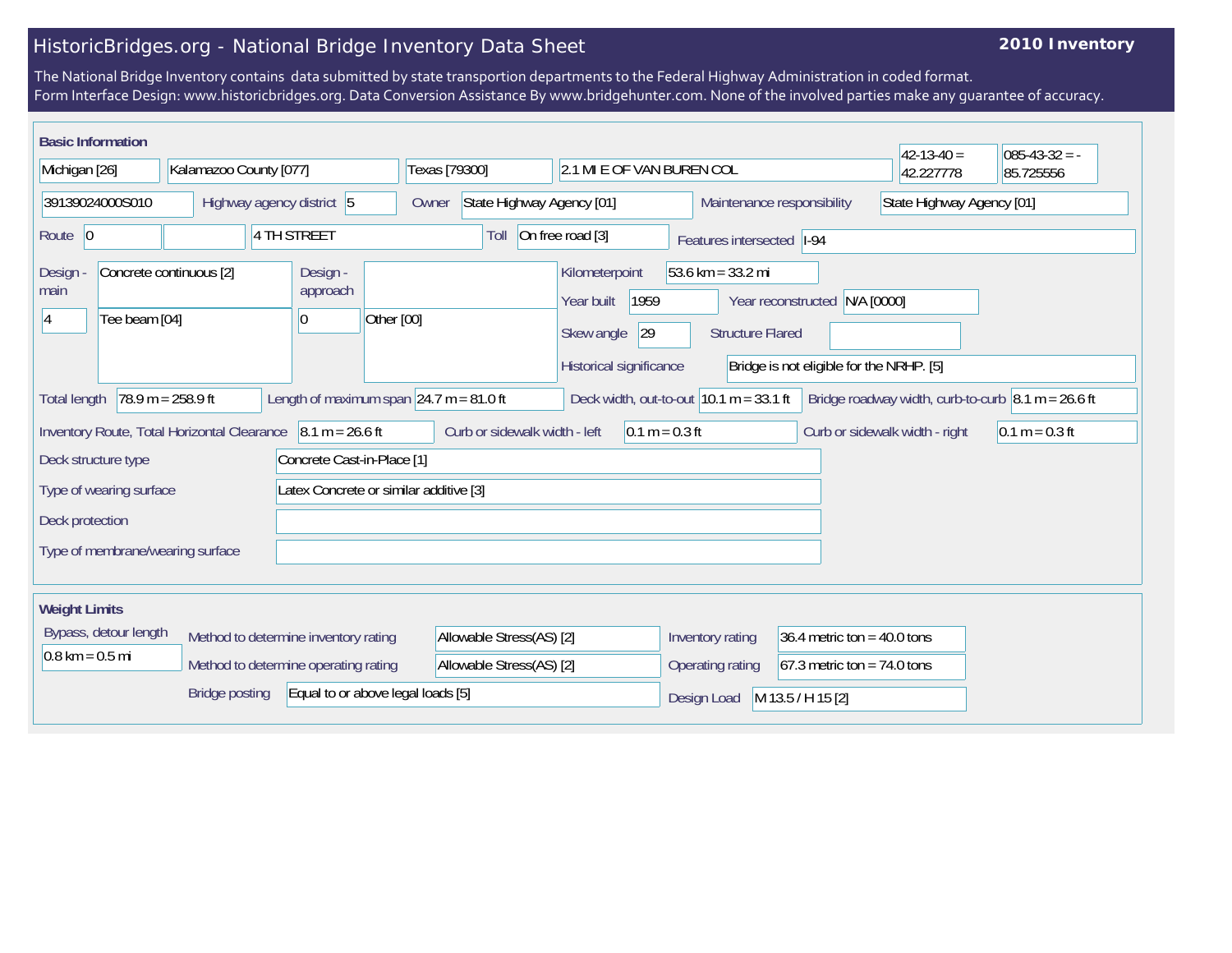| <b>Functional Details</b>                                                                                   |                                                                                                                    |  |
|-------------------------------------------------------------------------------------------------------------|--------------------------------------------------------------------------------------------------------------------|--|
| 1111<br>Average daily truck traffi 3<br>Average Daily Traffic                                               | Year 1997<br>2000<br>2015<br>Future average daily traffic<br>%<br>Year                                             |  |
| Road classification<br>Local (Rural) [09]                                                                   | Approach roadway width<br>Lanes on structure 2<br>$9.4 m = 30.8 ft$                                                |  |
| Type of service on bridge Highway [1]                                                                       | Direction of traffic 2 - way traffic [2]<br>Bridge median                                                          |  |
| Parallel structure designation<br>No parallel structure exists. [N]                                         |                                                                                                                    |  |
| Type of service under bridge                                                                                | Highway, with or without ped Lanes under structure<br>Navigation control<br>Not applicable, no waterway. [N]<br> 4 |  |
| $0 = N/A$<br>Navigation vertical clearanc                                                                   | Navigation horizontal clearance $ 0 = N/A $                                                                        |  |
| Minimum navigation vertical clearance, vertical lift bridge                                                 | 99.99 m = $328.1$ ft<br>Minimum vertical clearance over bridge roadway                                             |  |
| Minimum lateral underclearance reference feature Highway beneath structure [H]                              |                                                                                                                    |  |
| Minimum lateral underclearance on right $2.7$ m = 8.9 ft                                                    | Minimum lateral underclearance on left $8.5$ m = 27.9 ft                                                           |  |
| Minimum Vertical Underclearance $ 4.55 \text{ m} = 14.9 \text{ ft} $                                        | Minimum vertical underclearance reference feature Highway beneath structure [H]                                    |  |
| Appraisal ratings - underclearances Basically intolerable requiring high priority of corrrective action [3] |                                                                                                                    |  |
|                                                                                                             |                                                                                                                    |  |
| <b>Repair and Replacement Plans</b>                                                                         |                                                                                                                    |  |
| Type of work to be performed                                                                                | Work to be done by contract [1]<br>Work done by                                                                    |  |
| Bridge deck replacement with only incidental<br>widening. [37]                                              | 90000<br>Bridge improvement cost<br>9000<br>Roadway improvement cost                                               |  |
|                                                                                                             | Length of structure improvement<br>$79 m = 259.2 ft$<br>Total project cost<br>106000                               |  |
|                                                                                                             | Year of improvement cost estimate                                                                                  |  |
|                                                                                                             | Border bridge - percent responsibility of other state<br>Border bridge - state                                     |  |
|                                                                                                             | Border bridge - structure number                                                                                   |  |